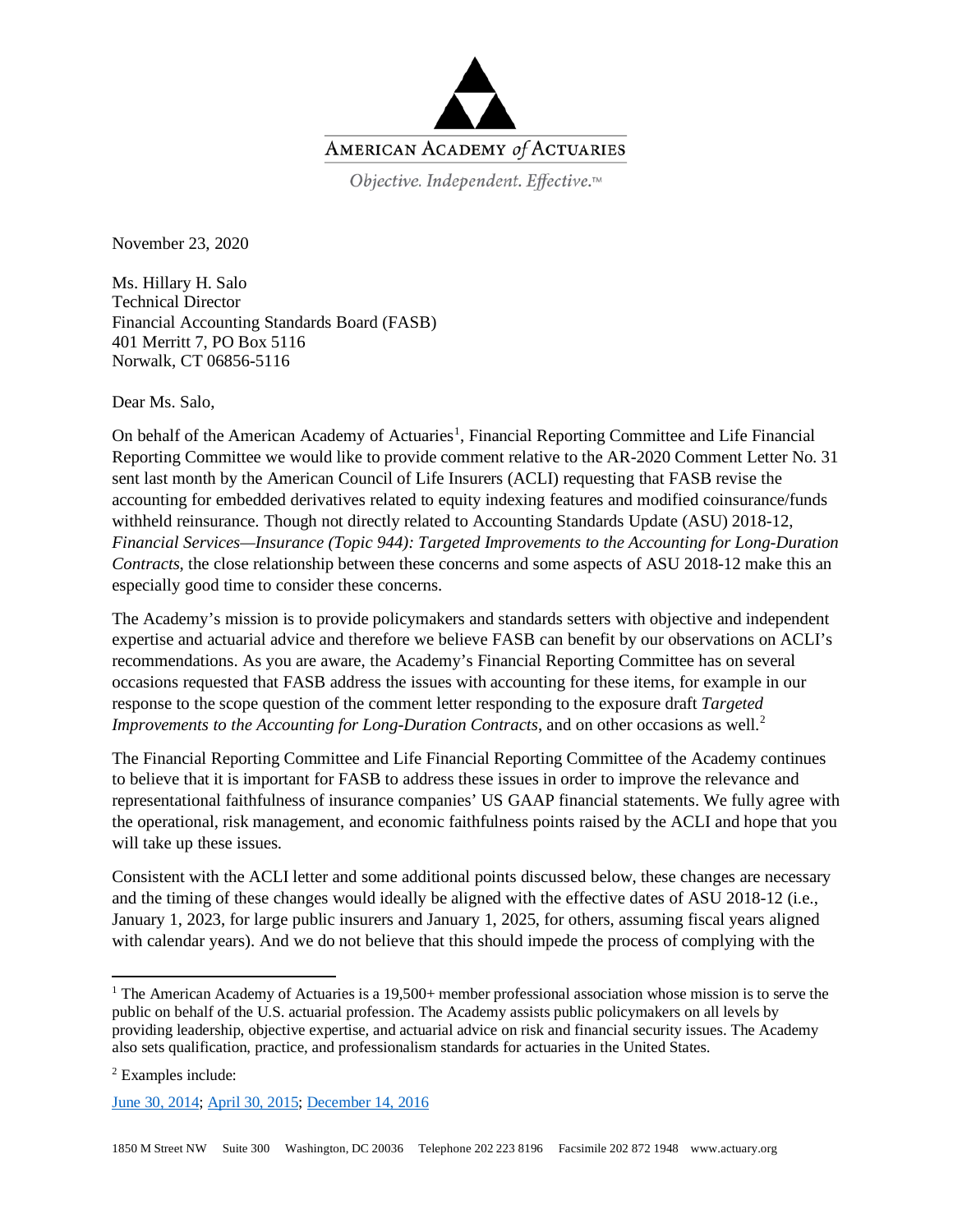effective dates of ASU 2018-12. If FASB is concerned that the proposed changes could impede the ASU 2018-12 implementation efforts, a reasonable alternative would be to have a later mandatory effective date for these changes but permit early adoption aligned with a given company's ASU 2018-12 effective date.

We would like to note a few additional points that were not mentioned or emphasized in the ACLI letter:

- 1. While indexing features have been common in annuity contracts for more than 20 years, such features are becoming more common in universal life contracts. We understand that some indexed universal life (IUL) contracts are already applying accounting similar to that proposed in the ACLI letter. This is creating diversity in practice among IUL issuers as well as between similar features in certain IUL contracts and indexed annuities. It is thus urgent that FASB get ahead of this matter before the proliferation of IUL contracts creates even more diversity in practice, impeding comparability between similar features issued by different insurers.
- 2. Another concern making this an urgent matter is that insurers are currently enhancing the fair value models used for indexed products to address the market risk benefit requirements of ASU 2018-12 *Financial Services—Insurance (Topic 944): Targeted Improvements to the Accounting for Long-Duration Contracts.* It would be helpful to be able to make these valuation changes concurrently with the market risk benefit changes, allowing the two fair value calculations to be aligned and avoiding the need to revise the fair value models again at a later date.
- 3. When pricing indexed products, insurers are generally indifferent between crediting a fixed rate and crediting an indexed rate on the future balances since the economics are very similar. But the current accounting produces very different results. In addition, since Derivatives Implementation Group (DIG) Issue B29 was issued over 20 years ago, we have the benefit of observable information from merger and acquisition activity and we have not seen evidence from these transactions that fixed and indexed crediting generate differential valuations. Since fair value is supposed to reflect the price between a willing buyer and seller, the appropriate fair value would reflect this indifference between fixed crediting and indexed crediting under typical indexed product designs. The ACLI proposal would reflect this indifference. Product design has also evolved since DIG B29 such that the guarantees on the forward starting options ensure that the insurer has enough flexibility to retain the indifference between fixed crediting and indexed crediting.
- 4. Under current GAAP, the accounting for modified coinsurance/funds withheld forces an accounting mismatch between the passthrough of the investment income under the reinsurance agreement and the investment income earned on assets held by the ceding company for the large majority of situations where the assets are classified as available for sale. While the assets held by the ceding company are generally held at fair value, the changes in fair value of these assets (unrealized gain or loss) are reported through other comprehensive income (OCI) but the change in fair value of the modified coinsurance/funds withheld embedded derivative is reported through income. This is particularly problematic given the changes to accounting for future policy benefit liabilities under ASU 2018-12. Under current GAAP accounting there is a known accounting mismatch between assets and liabilities which is typically disregarded by investors. ASU 2018-12